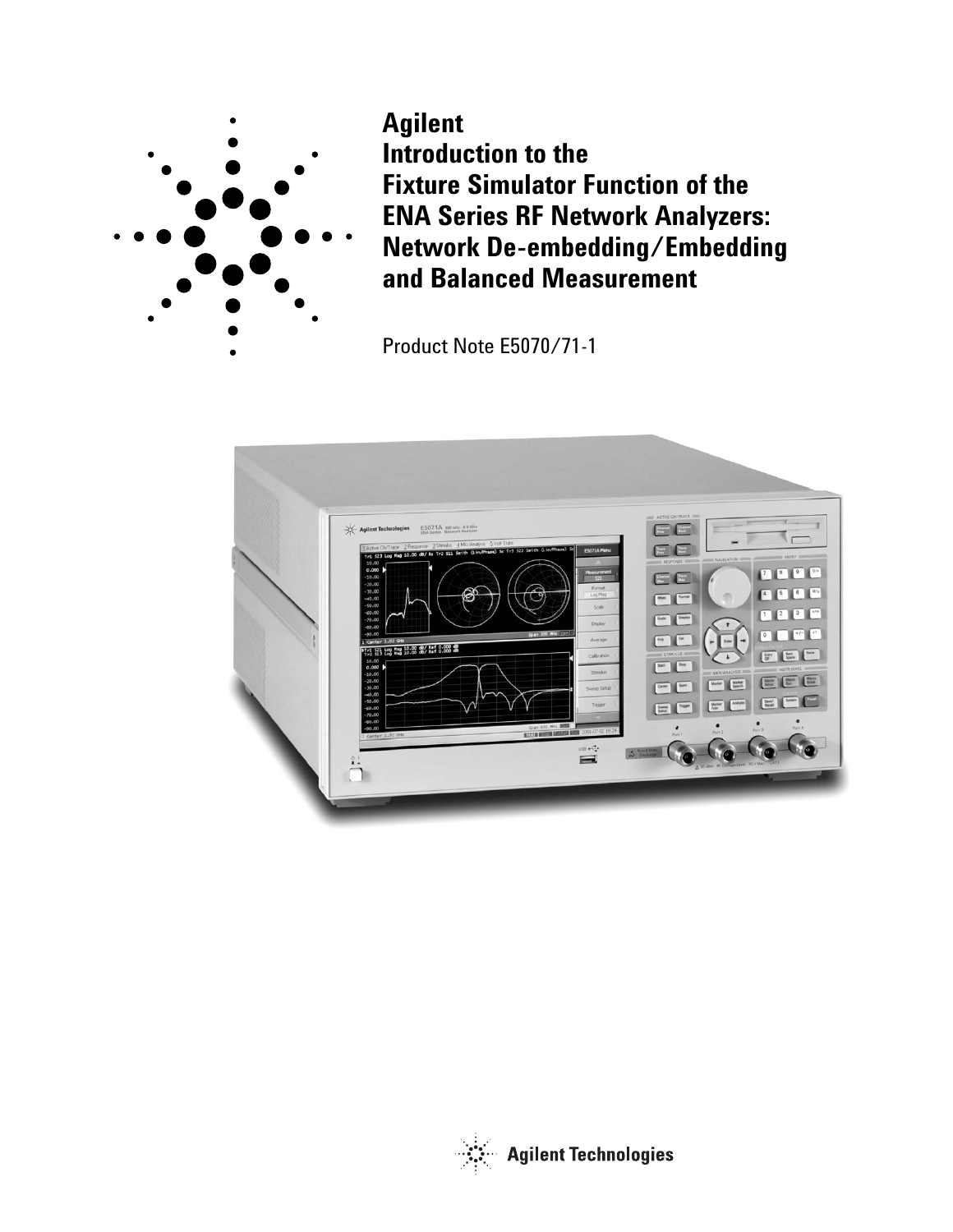# *Introduction*

In modern RF circuit evaluation, RF engineers are often required to process the measured S-parameters for various reasons. This is mainly because of the fact that RF network analyzers only allow measurement at well-defined 50  $\Omega$  single-ended coaxial interfaces, while current RF components take various forms in order to cope with the ever increasing requirements for smaller size, smaller power consumption, lower price, and so forth. The post measurement data processing is time-consuming work including calculation with an external computer and data transfer between the computer and the analyzer. The fixture simulator is a built-in function of the ENA Series network analyzer, which significantly simplifies and speeds up the post measurement data processing. The fixture simulator contributes to the following four major applications:

- Removal of unwanted test fixture effects
- Component measurement with non-50  $\Omega$  port impedance
- Balanced component measurement
- Evaluation of the total network characteristics when external circuits are attached to the component

These four applications are briefly explained below. Firstly, the use of test fixture becomes the norm in RF component measurement as surface mount devices (SMDs) become pervasive, replacing traditional coaxial-interface devices. Growing demand for higher performance RF SMDs requires RF engineers to minimize the unwanted fixture effects in component measurement. A possible solution is to model the fixture and remove its effects mathematically from the measured data. Secondly, there are some RF components that have non-50  $\Omega$ port impedance in order to optimize the circuit performance, while the port impedance of a network analyzer is usually 50  $Ω$ . It is possible to convert the port impedance mathematically after the normal 50  $\Omega$ measurement. Thirdly, balanced circuits have been employed in RF communication equipment mainly due to its superior performance in noise immunity and EMI radiation. Given the fact that there is no commercialized network analyzer equipped with balanced ports, mathematical conversion from unbalanced to balanced characteristics is a realistic solution to balanced measurement. Finally, some components need to be evaluated based on the performance when they are equipped with external circuits, such as matching circuits. It is useful for these applications if ideal circuits can be mathematically added to the measured data instead of the actual circuit implementation.

The next section of this note provides a bird's-eye view of how the fixture simulator can be used in these applications. Then each application will be discussed in detail as a separate section.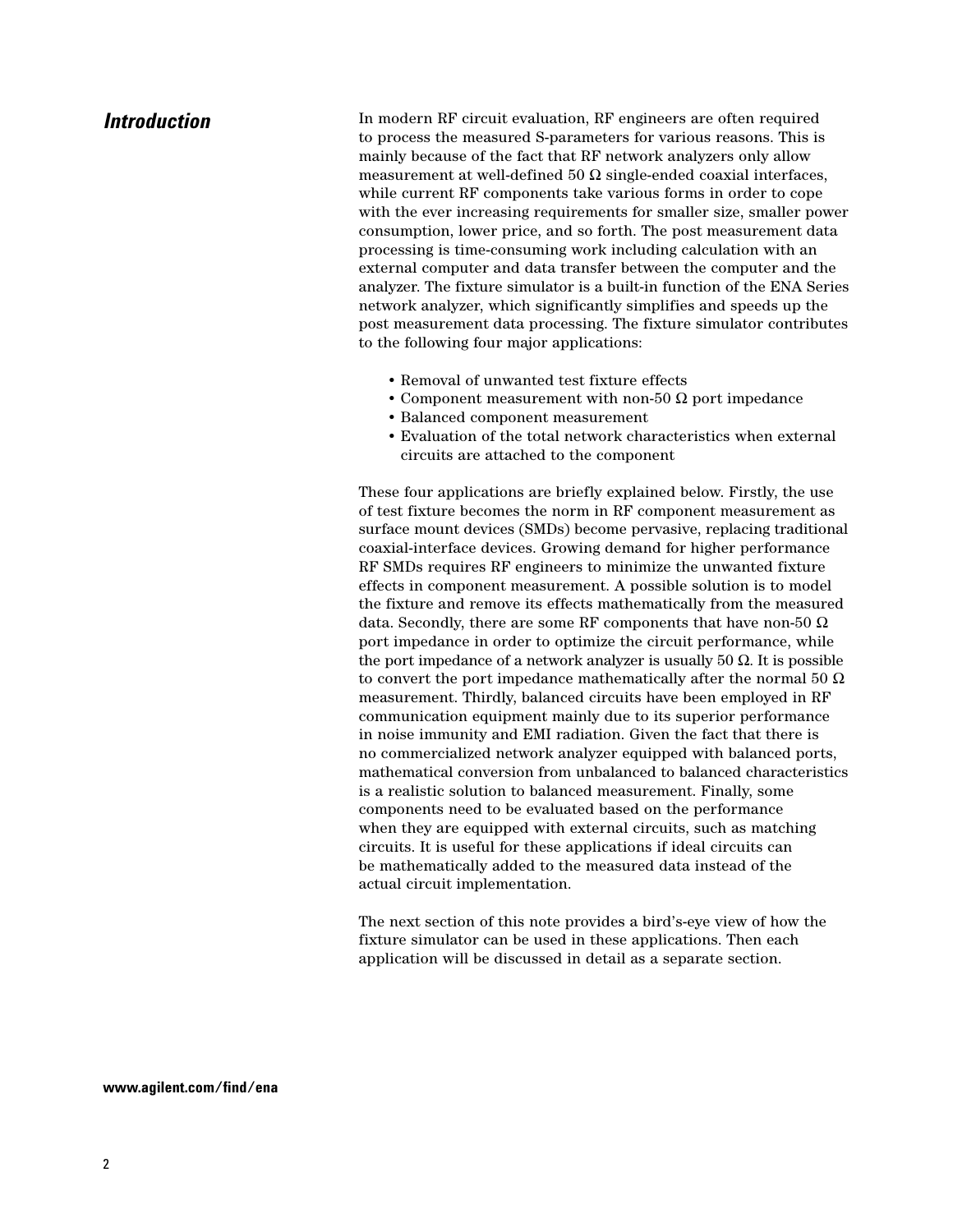# *Overview of the fixture simulator*

The fixture simulator of the ENA Series, as its name suggests, processes the S-parameters obtained in a non-ideal (real) fixture as if the DUT were measured in an ideal fixture. The fixture simulator, with easy to use graphical user interface of the ENA Series, significantly reduces the burden of the post measurement data processing.

Figure 1 shows the functions of the fixture simulator with the physical circuit interpretations of how each function can be used in network measurement. The upper half of the figure describes the single-ended measurement, whereas the lower half describes the balanced measurement. (The port extension and the fixture de-embedding features are commonly used in both types of measurements.) The simulator functions can be used either separately or in combination, according to the applications. For example, it is appropriate to use only the impedance conversion if you evaluate the characteristics of a singleended 100  $\Omega$  component and the fixture effects are negligible. You can use the matching circuit embedding in addition if you need to evaluate the characteristics of the component with a matching circuit.



Single-ended Measurement

**Figure 1. Fixture simulator overview**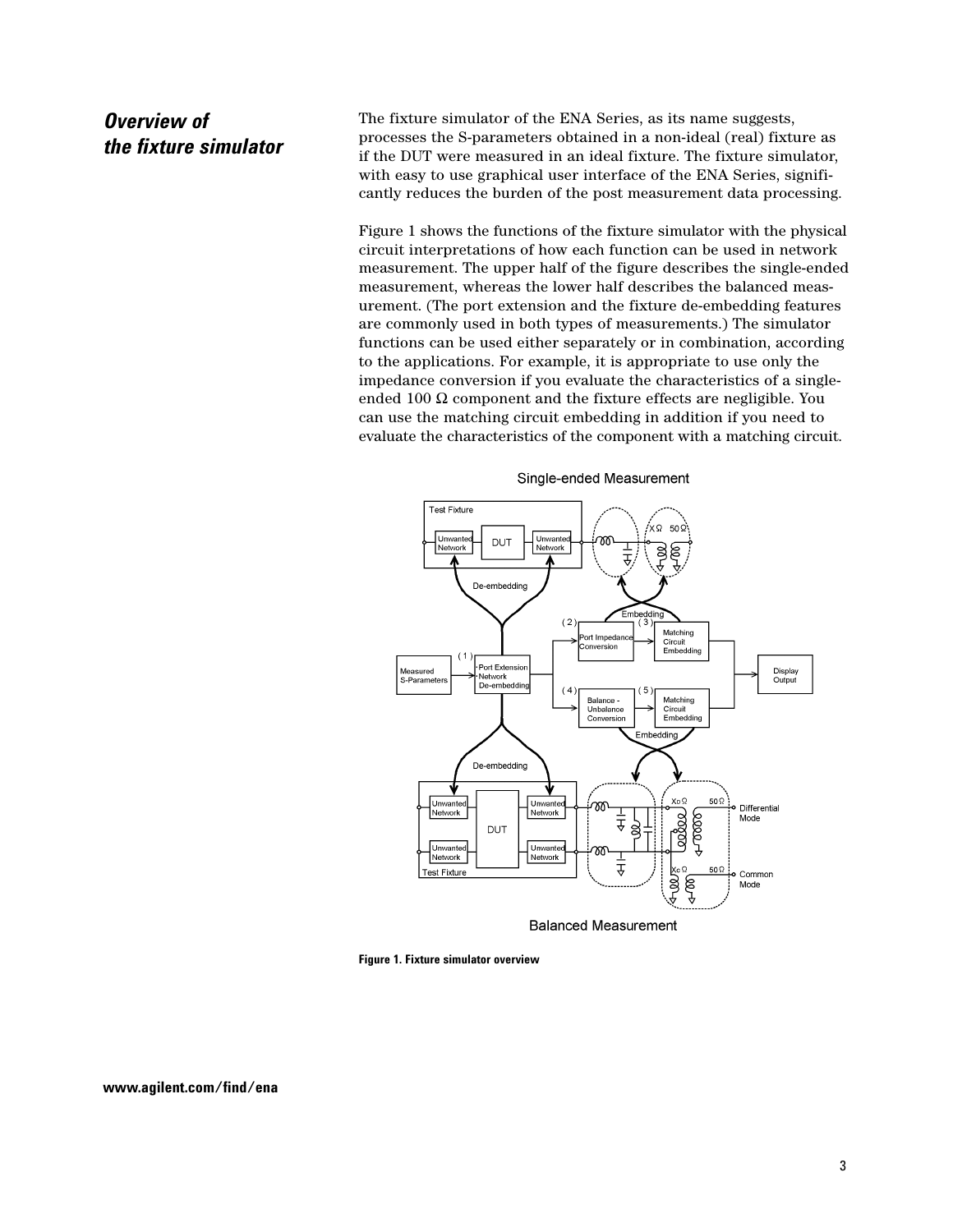# *Overview of the fixture simulator*

## **The following are brief descriptions of the each component (see figure 1).**

- 1.The port extension and the fixture de-embedding can be used to minimize the unwanted effects of the fixture used in the actual measurement.
- 2.The impedance conversion changes the measurement data as if the component were measured with the analyzer that has the specified port impedance, which is equivalent to embedding the ideal transformer with the appropriate turn ratio.
- 3.The matching circuit embedding changes the measured data as if the component were equipped with the specified matching circuit.
- 4.The balance-unbalance conversion transforms the single-ended S-parameters into the mixed mode (differential and common) S-parameters, which can be described as embedding the ideal hybrid balun (balance-unbalance) transformer. Within the conversion, mixed-mode port impedance is also set as specified by the user.
- 5.The differential matching embedding changes the measurement data as if there were the specified matching circuits connected to the differential ports.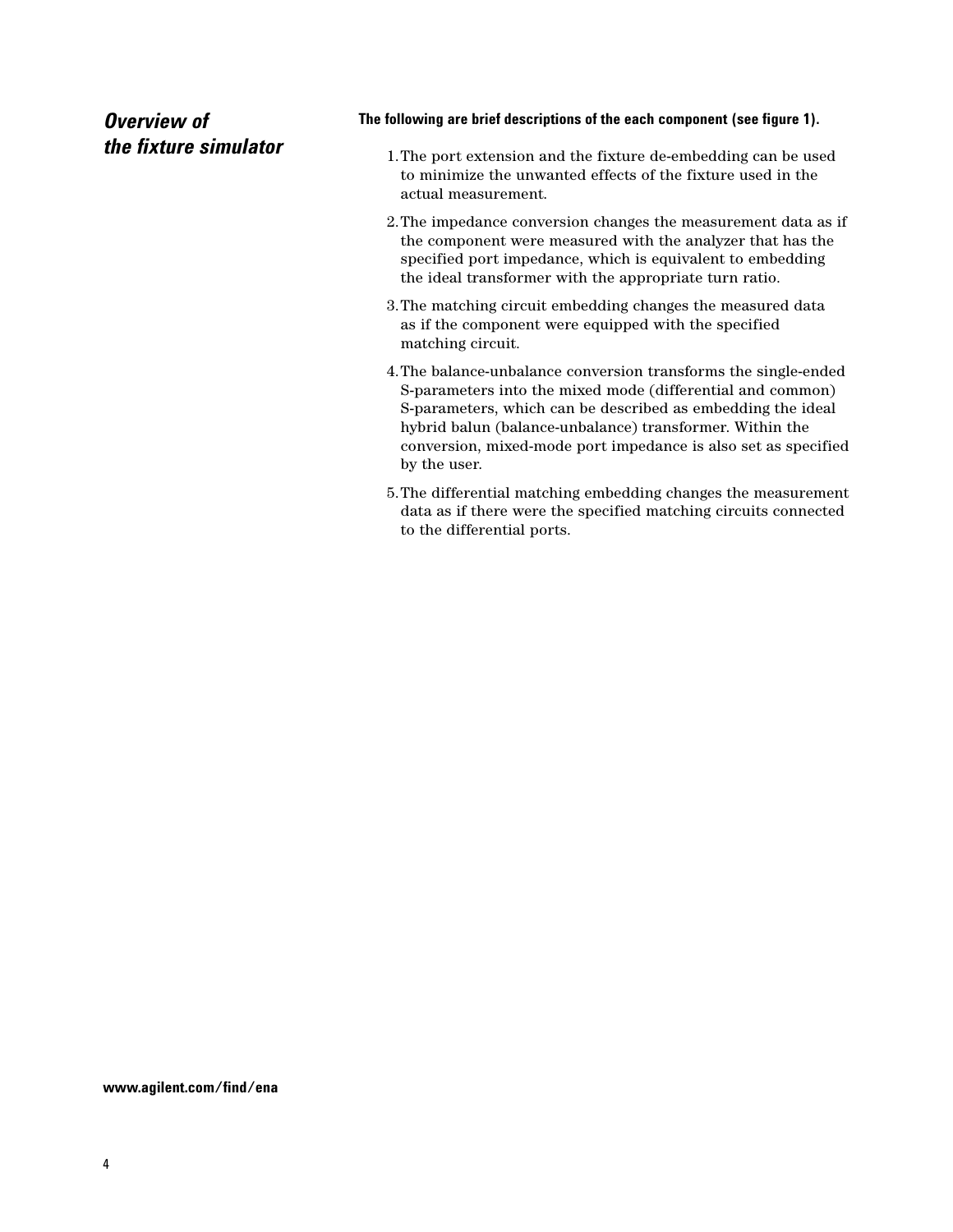*Remove the unwanted test fixture effects: port extension and network de-embedding* When measuring components with non-coaxial interface, such as SMDs, it is inevitable to use a test fixture in order to connect the components to the network analyzer, which has a coaxial interface, as shown in figure 2. As the analyzer is calibrated at the coaxial interface defined as the measurement plane, measured results include the fixture effects between the measurement plane and the device plane. It is essential to carefully design fixtures in order to minimize the fixture effects for accurate measurement. However, fixtures inevitably have physical length and the coaxial to noncoaxial interface transition often induces unwanted effects. Accordingly, accurate characterization of components without coaxial connectors requires the removal of the unwanted fixture effects from the measured results.





A simple way of removing the fixture effects is to perform a calibration at the ends of the coaxial test cables, and then use port extensions, which extends the measurement planes towards the device plane based on the assumption that the test fixture circuits are perfect transmission lines with the characteristic impedance of 50 Ω. When this assumption is not acceptable, de-embedding of the fixture is a more suitable choice. The fixture simulator performs the network de-embedding calculations according to the fixture S-parameter model specified by the user for each measurement port, which allows the real-time measurement with reduced fixture effects. The fixture models can be transferred to the ENA Series network analyzer as a 2 x 2 S-parameters Touchstone file (.s2p). Figure 3 shows the effect of the fixture de-embedding in the transmission measurement  $(S_{21})$ of the SAW filter: the lower trace includes the unwanted effects of the test fixture, which is removed by the de-embedding in the upper trace. In this example, the fixture is modeled as a loss-less transmission line with a series inductor and a shunt capacitor.



*More detailed discussion on S-parameter networks de-embedding, including how to model fixtures, is given in the reference 1, Agilent application note 1364-1.*

**Figure 3. The effect of the fixture de-embedding in SAW filter measurement**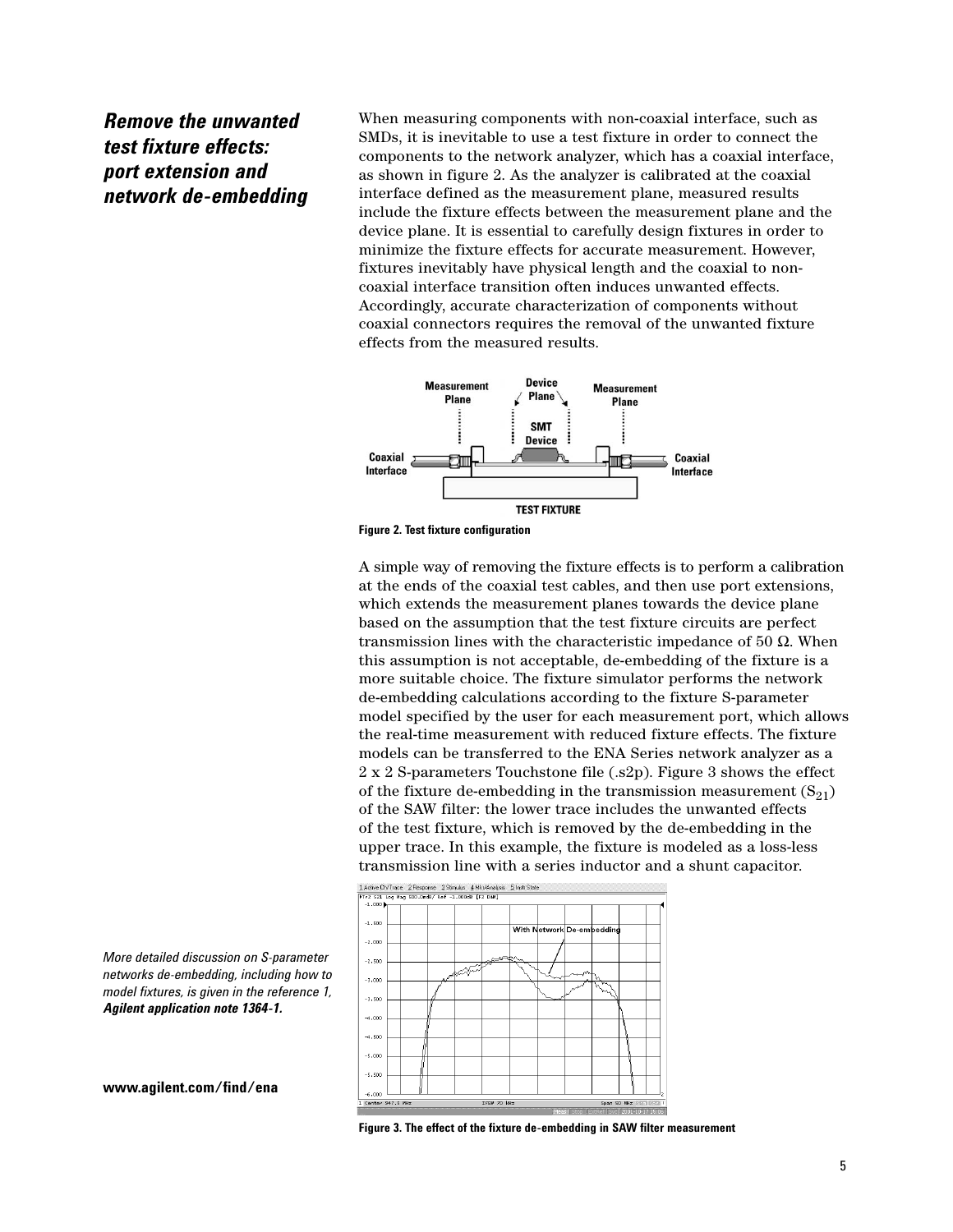# *Evaluate non-50* Ω*components: port impedance conversion*

It is necessary to convert the port characteristic impedance of a network analyzer, when evaluating the components with characteristic impedance other than the analyzer port impedance of 50  $\Omega$ . In theory, the port impedance can be converted to any real impedance by using an appropriate transformer. In practice, however, this approach includes several problems: firstly the use of transformers induces measurement errors due to the non-ideal characteristics of the transformers, which cannot be removed because of the lack of traceable calibration standards other than 50 Ω. Moreover, RF transformers are relatively narrow band. The more realistic approach of the fixture simulator is that the port impedance is converted by calculations, in accordance with the port impedance specified by the user, which is equivalent to the embedding of ideal transformers in the measurement circuit. (Note that the port impedance is specified with a positive real number in the fixture simulator.)

*Evaluate the balanced components: balance-unbalance conversion*

Balanced components have two operation modes: differential mode and common mode. Balanced components need to be evaluated with respect to these two operation modes for complete characterization. A hybrid balun transformer, as shown in figure 4, enables the evaluation of both differential and common mode characteristics of a balanced component, used with a conventional (single-ended) network analyzer. In practice, this hardware approach induces measurement errors caused by the non-ideal characteristics of actual hybrid balun transformers, which cannot be removed because there are neither calibration standards nor a standard error correction methodology for balanced circuits. More commonly used are simple balun transformers that only transfer differential mode signals. This approach obviously does not show the common mode characteristic of the components. The non-ideal characteristics of the balun transformers induce measurement errors, and further measurement errors are caused by the common mode signal that is reflected at the balun transformer.



**Figure 4. Hybrid balun transformer for balanced port evaluation**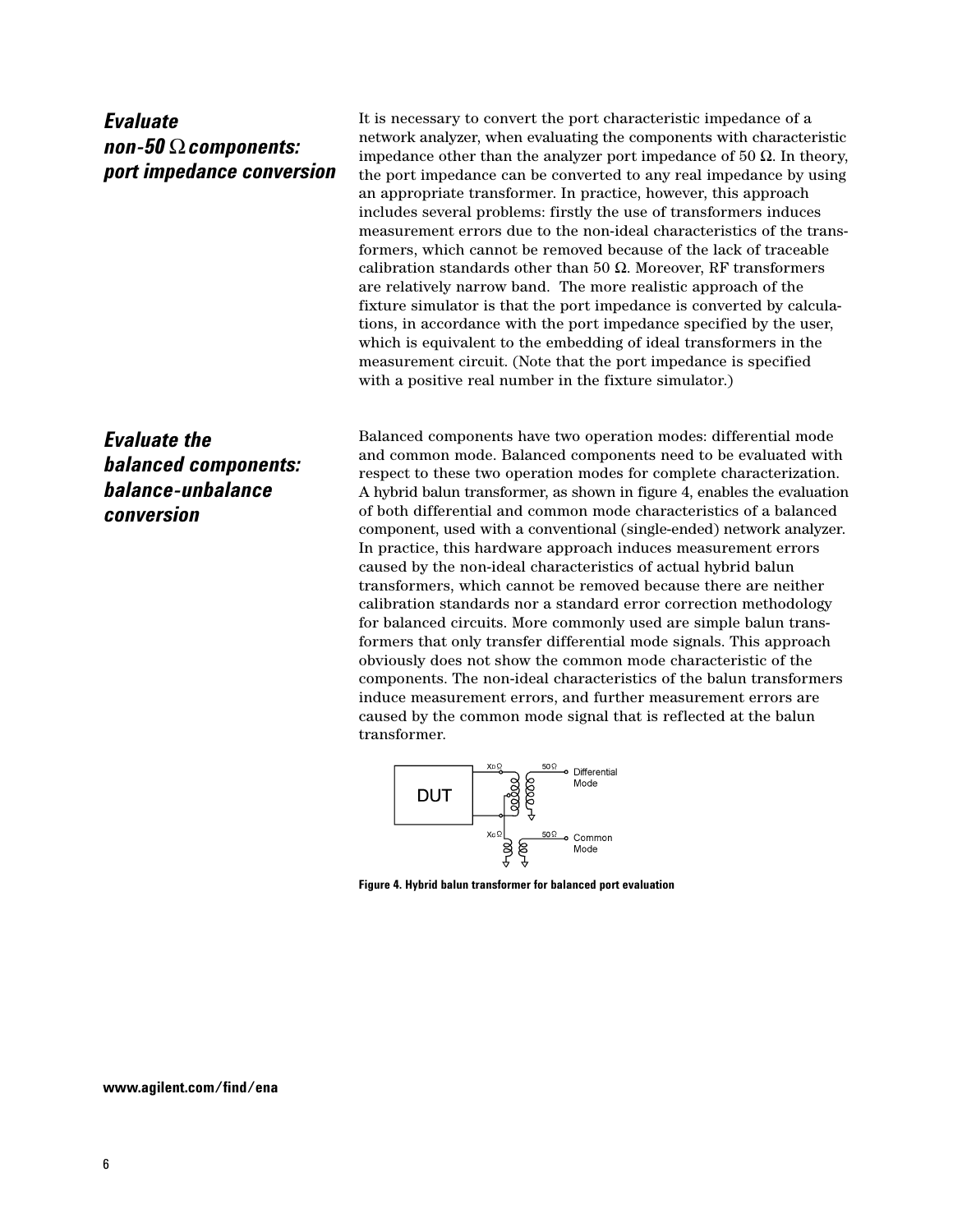The fixture simulator provides more accurate measurements by mathematically converting the single-ended measurement parameters into balanced parameters, which can be described as the embedding of the ideal hybrid transformer. This conversion uses the same algorithms as that used in the de-facto market standard of Agilent's N444X Balanced-measurement systems. The software approach than hardware one is not only more accurate but also more flexible in that the users can set the differential and common mode characteristic impedance arbitrarily. (Note that the characteristic impedance can be specified with a positive real number in the fixture simulator.)

The fixture simulator, following the Agilent N444X systems, employs mixed-mode S-parameters in order to describe the characteristics of balanced components. Mixed-mode S-parameters are the same as conventional (single-ended) S-parameters in that the parameters are defined as the ratio of the response and incident normalized power waves. The only difference, in mixed-mode S-parameters, is that the signals are mode specific, namely differential mode and common mode. Figure 5 shows how a set of mixed-mode S-parameters for two-balanced port component is described in a matrix form. Mixed mode S-parameters can also be used in the same way when balanced ports and single-ended ports coexist. The simplest case where a component has a single-ended port and a balanced port is given in figure 6.



**Figure 5. Mixed-mode S-parameters for a two-balanced port component**

|                                |                   | Single-<br>Ended<br><b>Stimulus</b> | <b>Differential</b><br>Mode<br><b>Stimulus</b> | Common<br>Made<br><b>Stimulus</b> |
|--------------------------------|-------------------|-------------------------------------|------------------------------------------------|-----------------------------------|
|                                |                   | Port 1                              | Part 2                                         | Port 2                            |
| Single Ended<br>Response       | Part 1            | $S_{\rm SSE}$                       | $S_{SD12}$                                     | $S_{\text{SCD}}$                  |
| Differential<br>Mode Response  | Port <sub>2</sub> | $S_{DS21}$                          | $S_{DD22}$                                     | $S_{D C 22}$                      |
| <b>Common Mode</b><br>Response | Part <sub>2</sub> | $\left  S_{CS21} \right $           | $S_{CD22}$ $S_{CC22}$                          |                                   |

**Figure 6. Mixed-mode S-parameters for a component with a balanced port and a single-ended port**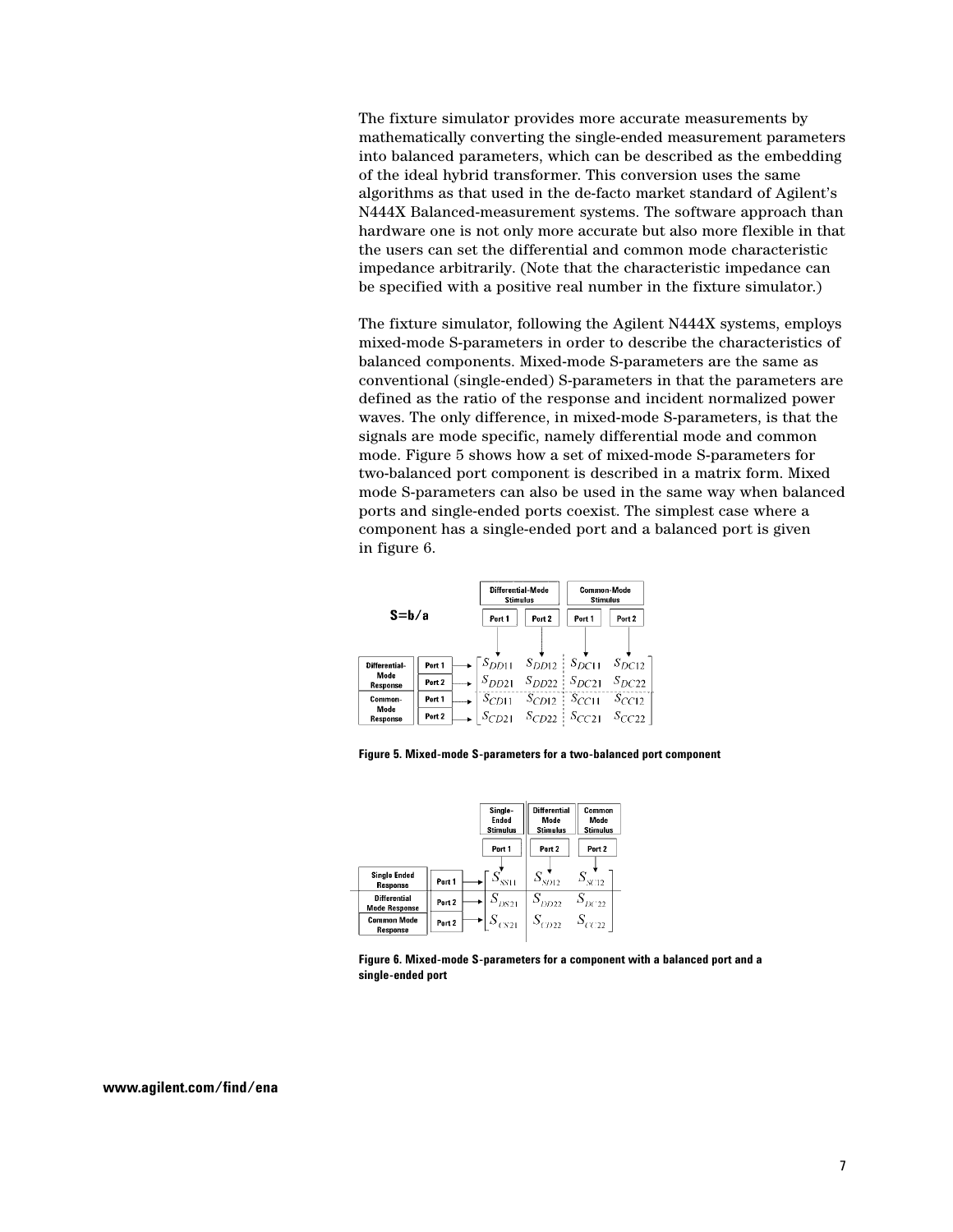The actual measurement results of a single-ended to balanced SAW filter using the ENA Series network analyzer are shown with singleended S-parameters and mixed-mode S-parameters in figure 7 and figure 8 respectively. The mixed-mode S-parameters show useful insight into the characteristics of the SAW filter when it is used in a balanced circuit, while the single-ended parameters are very difficult to be related with the balanced operation of the filter. In the mixed-mode S-parameters, the port matching of the single-ended and differential ports are given as  $S_{SS11}$  and  $S_{DD22}$  respectively.  $S_{DS21}$  shows the desired forward transmission performance (single ended input to differential output), while  $S_{CS21}$  shows the generation of unwanted common mode signal in the forward transmission, which can be the source of EMI radiation. It is worth noting that the single-ended transmission measurements  $(S_{21}$  and  $S_{31})$  show the stop band rejection of around 40 dB that is significantly smaller than the differential mode rejection of around 60 dB shown in  $S_{DS21}$ .



**Figure 7. SAW filter measurement result with single-ended S-parameters**

**Figure 8. SAW filter measurement result with mixed-mode S-parameters**

*Reference 3) Agilent application note 1373-2 provides discussion on how to interpret mixed-mode S-parameters. For a rigorous treatment of the development of mixed-mode S-parameters, see reference 4) Bockelman, et al.*

**www.agilent.com/find/ena**

Besides the fixture simulator, there are two other notable features of the ENA Series that contribute to balanced measurement. They are the two receivers per measurement port architecture, and full N-port calibration capability of up to four ports. The architecture is very effective for measuring balanced components, which are inherently multi-port and require full N-port measurement  $(N^2 S$ -parameters): balanced components have at least three ports, if all device terminals are counted as single-ended ports. The ENA Series network analyzer measures all of its measurement ports simultaneously as each measurement port is equipped with two receivers, which drastically reduce the number of sweeps compared to the conventional network analyzers that can measure only two ports at the same time. In case of full four-port measurement, the ENA Series network analyzer requires only four sweeps, while the conventional one sweeps twelve times. Full N-port calibration ensures adequate accuracy for balanced measurement when components are measured with a multi-port network analyzer. As a result, the ENA Series network analyzer achieves the unprecedented speed of the accurate balanced component measurement.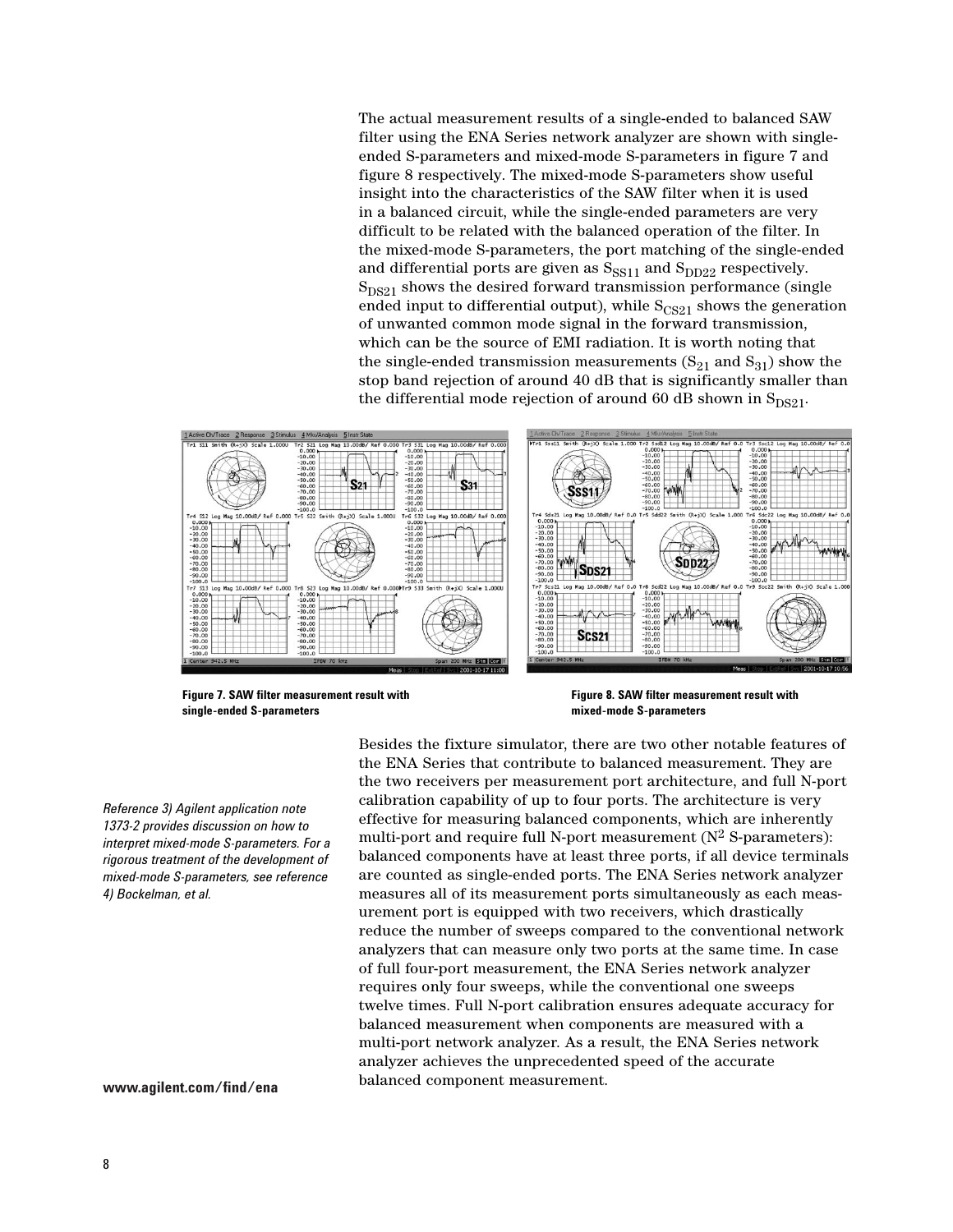*Evaluate the component characteristics with virtual external circuits: matching circuit embedding*

RF components are usually used within a larger circuit, and RF engineers are sometimes required to evaluate the total characteristic of the component when it is connected to external circuits, such as impedance matching circuits. The fixture simulator converts the measured S-parameters as if the component were equipped with the user-defined embedding circuits, which substantially decrease the evaluation work compared to the actual implementation of the external circuits. Typical matching circuit topologies are available within the fixture simulator for easier circuit definition. The network embedding is available for both single-ended measurement and balanced measurement as described below:

In single-ended measurement, the users can specify an embedding circuit for each of the measurement ports by using the pre-defined matching circuit topologies listed in figure 9, in which the values of the lumped circuit elements can be set arbitrarily. For more complicated circuit embedding, the fixture simulator accepts any network described in the 2 x 2 S-parameters Touchstone format (.s2p).



**Figure 9. Single-ended matching circuit topologies**

In balanced measurements, in addition to the single-ended circuits described above, a differential matching circuit can be embedded in each differential port, using a shunt L–shunt C topology, as shown in figure 10. A differential embedding circuit can be also defined with a Touchstone file similar to single-ended circuit embedding.



**Figure 10. Differential network embedding**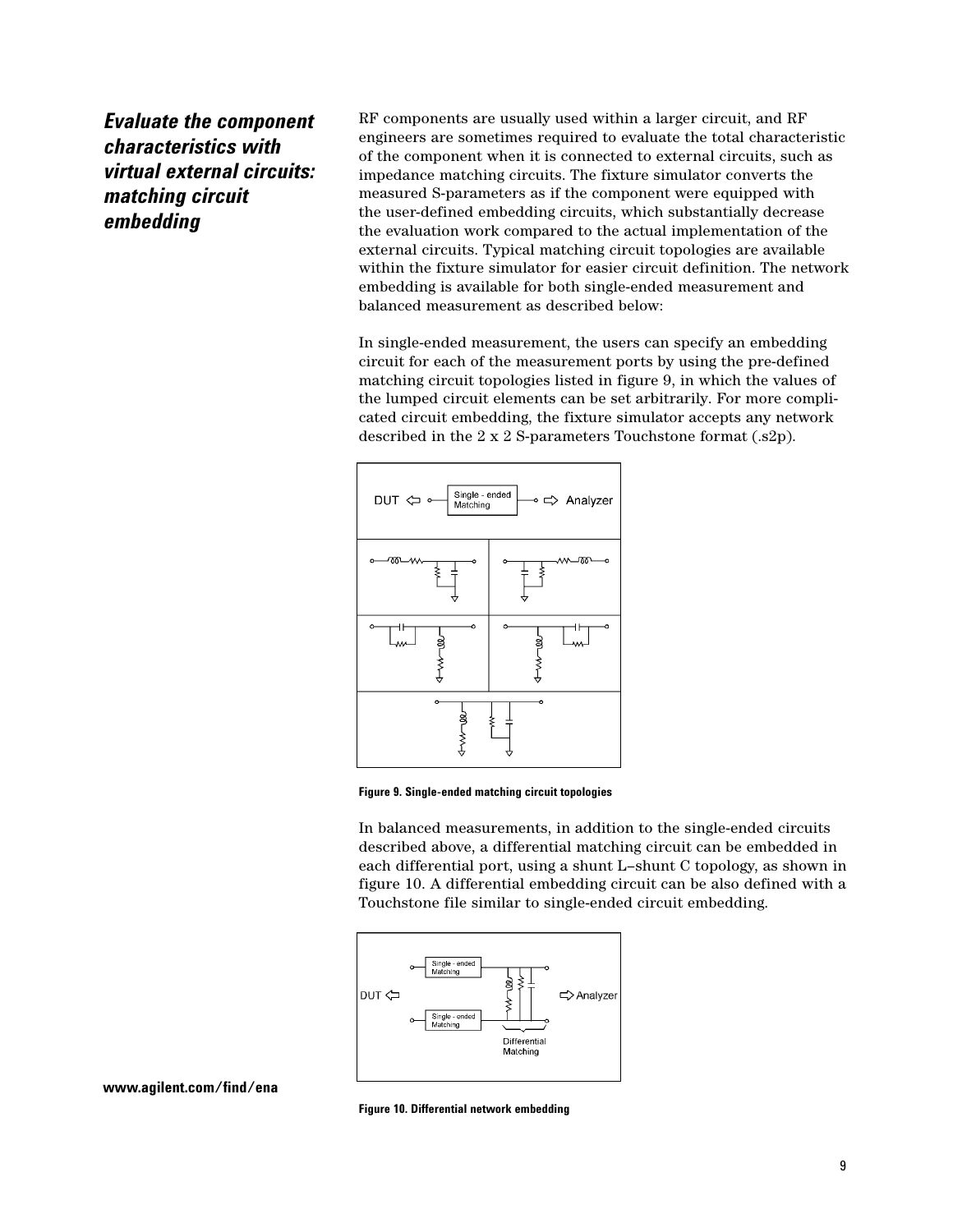Figure 11 shows the effect of the matching circuit embedding in the single-ended to balanced SAW filter measurement. The filter is designed to be used with the differential matching inductance of 56 nH, and the figure shows that the differential port matching improves when the matching circuit is (mathematically) embedded to the measured circuit.



**Figure 11. The effect of the matching circuit embedding in single-ended to balanced SAW filter measurement**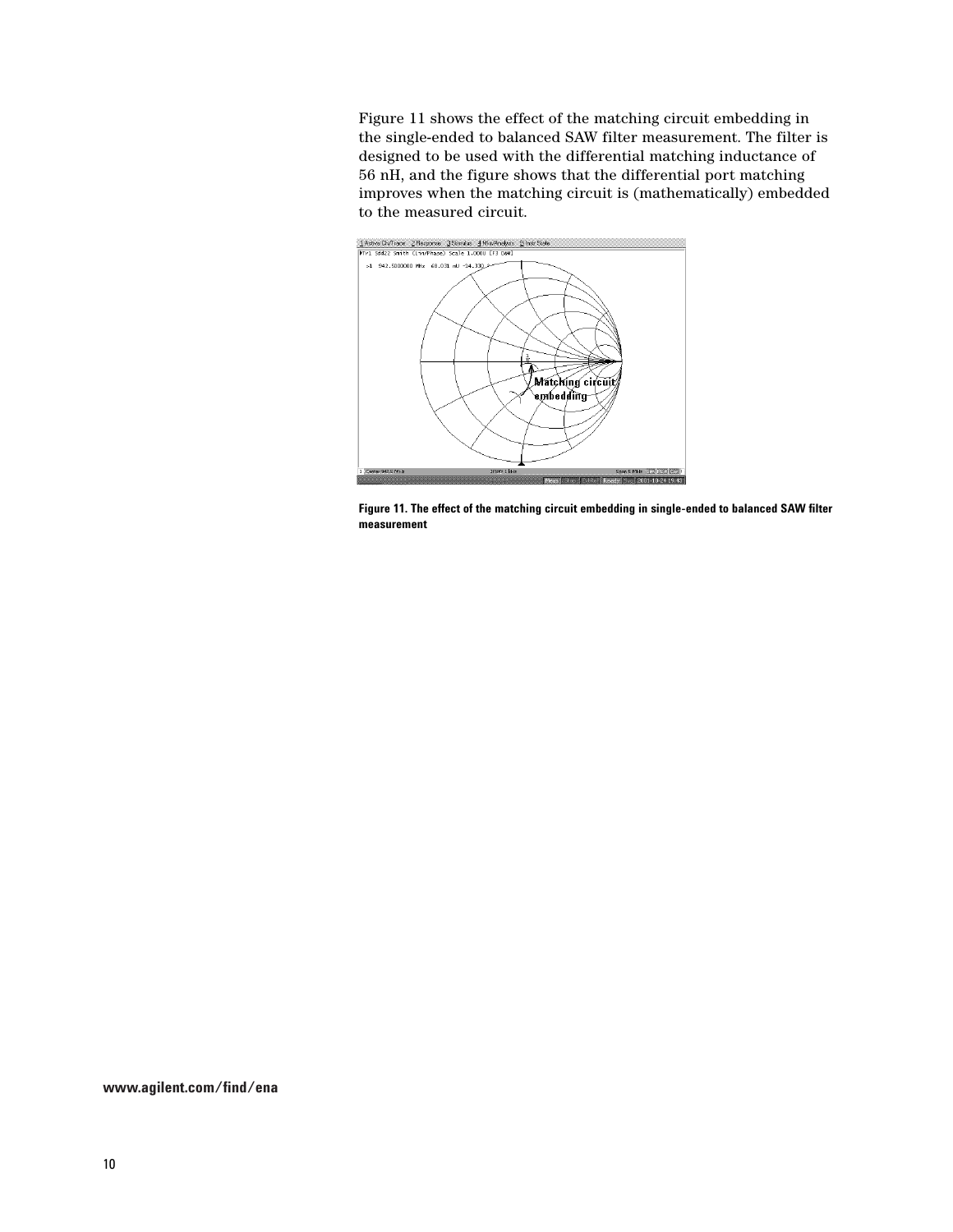| <b>Conclusions</b> | The fixture simulator of Agilent ENA Series network analyzers is<br>a powerful, yet easy to use, tool for data processing on measured<br>S-parameters. The fixture simulator performs complicated data pro-<br>cessing necessary for various RF applications, which would normally<br>require an external computer calculation. It has two fundamental<br>advantages over conventional solutions: firstly the processing speed<br>is faster because the entire process is completed within the analyzer<br>firmware. Secondly, the operation is simplified as the function is<br>realized as a part of the network analyzer.                                                                                                   |  |  |
|--------------------|--------------------------------------------------------------------------------------------------------------------------------------------------------------------------------------------------------------------------------------------------------------------------------------------------------------------------------------------------------------------------------------------------------------------------------------------------------------------------------------------------------------------------------------------------------------------------------------------------------------------------------------------------------------------------------------------------------------------------------|--|--|
|                    | In production test, the fixture simulator, together with the fast sweep<br>speeds of the ENA Series, enables more complete measurements that<br>would never be accepted in conventional solutions due to the speed<br>limitations. For example, mixed-mode S-parameters analysis has not<br>been accepted in production, as it has been considered too slow.<br>More complete testing contributes to higher production yields thus<br>lowering the cost of test per device. As to engineering use, the easy<br>to use operation of the fixture simulator improves engineering pro-<br>ductivity: RF engineers can perform various complex simulations as<br>easily as if they were performing normal S-parameter measurements. |  |  |
| <b>References</b>  | 1. De-embedding and Embedding S-Parameter Network Using a<br>Vector Network Analyzer, Agilent Application Note1364-1                                                                                                                                                                                                                                                                                                                                                                                                                                                                                                                                                                                                           |  |  |
|                    | 2. Multiport and Balanced Device Measurement Application Note<br>Series - An Introduction to Multiport and Balanced Device<br>Measurements, Agilent Application Note 1373-1                                                                                                                                                                                                                                                                                                                                                                                                                                                                                                                                                    |  |  |
|                    | 3. Multiport and Balanced Device Measurement Application Note<br>Series - Concepts in Balanced Device Measurements, Agilent<br>Application Note 1373-2                                                                                                                                                                                                                                                                                                                                                                                                                                                                                                                                                                         |  |  |
|                    | 4. Bockelman, D.R., Eissenstadt, W.R., Combined Differential and<br>Common-Mode Scattering Parameters: Theory and Simulation<br>IEEE Transactions On Microwave Theory and Techniques,<br>Vol. 43, No. 7, July 1995                                                                                                                                                                                                                                                                                                                                                                                                                                                                                                             |  |  |